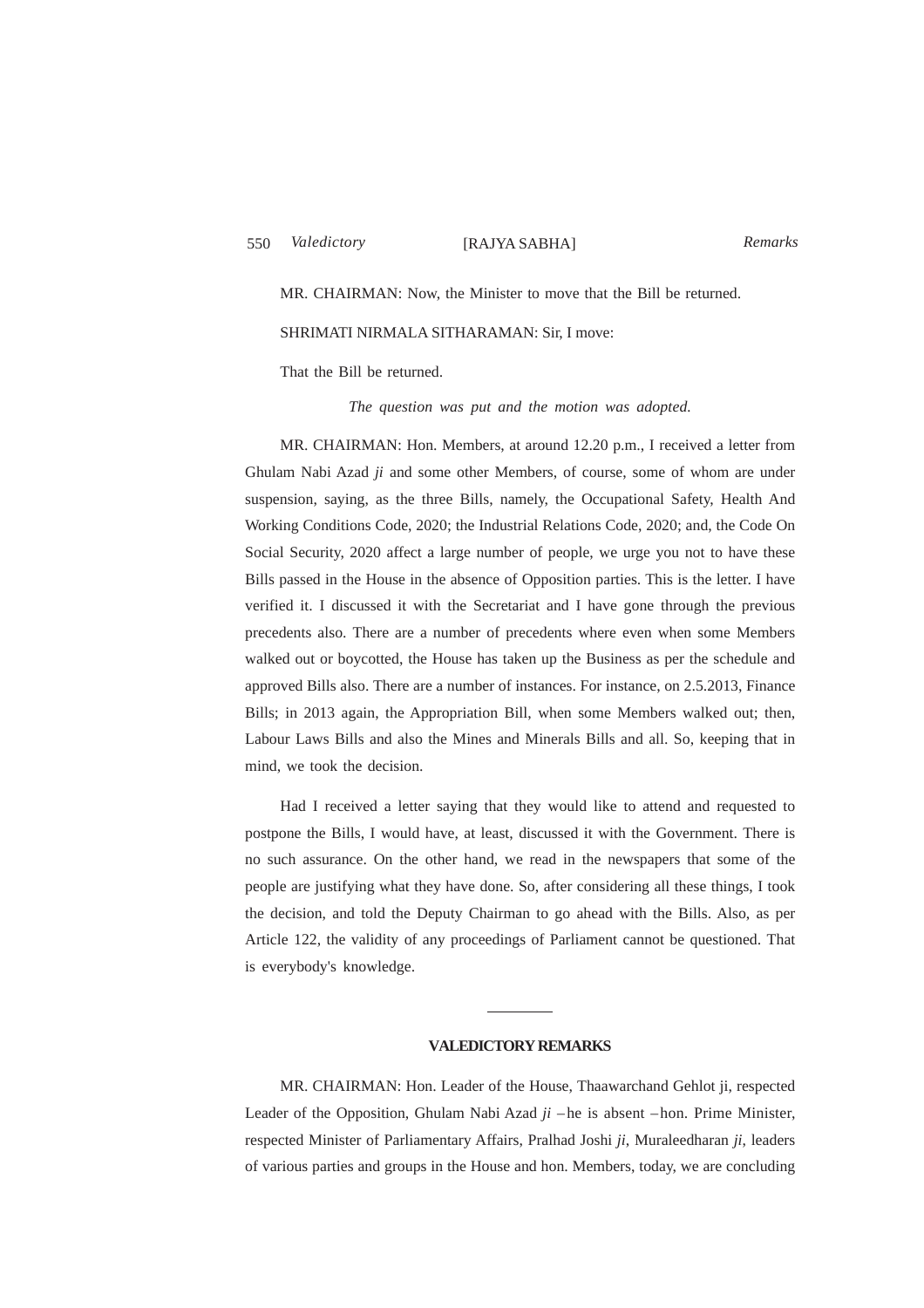Valedictory [23 September, 2020] Remarks 551

the 252nd Session of the Rajya Sabha. This Session has been marked by several novel features induced by the outbreak of the Coronavirus at the beginning of this year. We have to conclude this Session eight sittings ahead of the eighteen sittings as the COVID pandemic continues to challenge the human kind across the globe even after nine months of its outbreak. Originally we planned eighteen sittings, but we have completed ten sittings. We are living in extraordinary times, warranting several adjustments requiring us to live a new normal life. We have had ten sittings during this Session when this august House had to function from six different locations, namely the Chambers of both the Houses of Parliament and four galleries of this House, the first of its kind in the history of Rajya Sabha. In another first, we have functioned on Saturday and Sunday during the last week without taking the usual break. As we were thinking of this readjustment, I was not sure as to how the hon. Members would cope up with these changes. I am very pleased that all of you have adapted very well. I had to familiarise myself with this new situation by having two mock sessions and several rounds of discussions with officials. I wholeheartedly compliment all of you for making a success of this novel experiment.

Hon. Members, let me give a brief account of this Session. During the ten sittings, a total of 25 Bills have been passed and 6 Bills have been introduced. The productivity of the House during this Session has been 100.47 per cent. As against the scheduled available time of 38 hours and 30 minutes, the actual functional time of the House has been 38 hours and 41 minutes. While 3 hours and 15 minutes time of the House has been lost unfortunately due to disruptions, the House sat for an extra time of 3 hours and 26 minutes. I am happy to inform you that the new normal of high productivity witnessed during the last three Sessions has continued during this Session as well. As a result, the overall productivity of the last four Sessions comes to a praiseworthy 96.13 per cent. This high productivity for four consecutive Sessions is the best during the last five years. 22 hours 3 minutes of time has been spent on discussing Government legislative proposals during these 10 sittings. This comes to a record 57 per cent of the total functional time of the House during this Session. The significance of this timeshare spent on Legislative Business during this Session comes out in sharp contrast when viewed against only 28 per cent time spent on Government Bills over the years since 1952 when the House came into being. This also explains the primary objective and nature of this unique Session when we have dispensed with Question Hour besides reducing Zero Hour to half-an-hour. A total of 198 Members participated in the discussions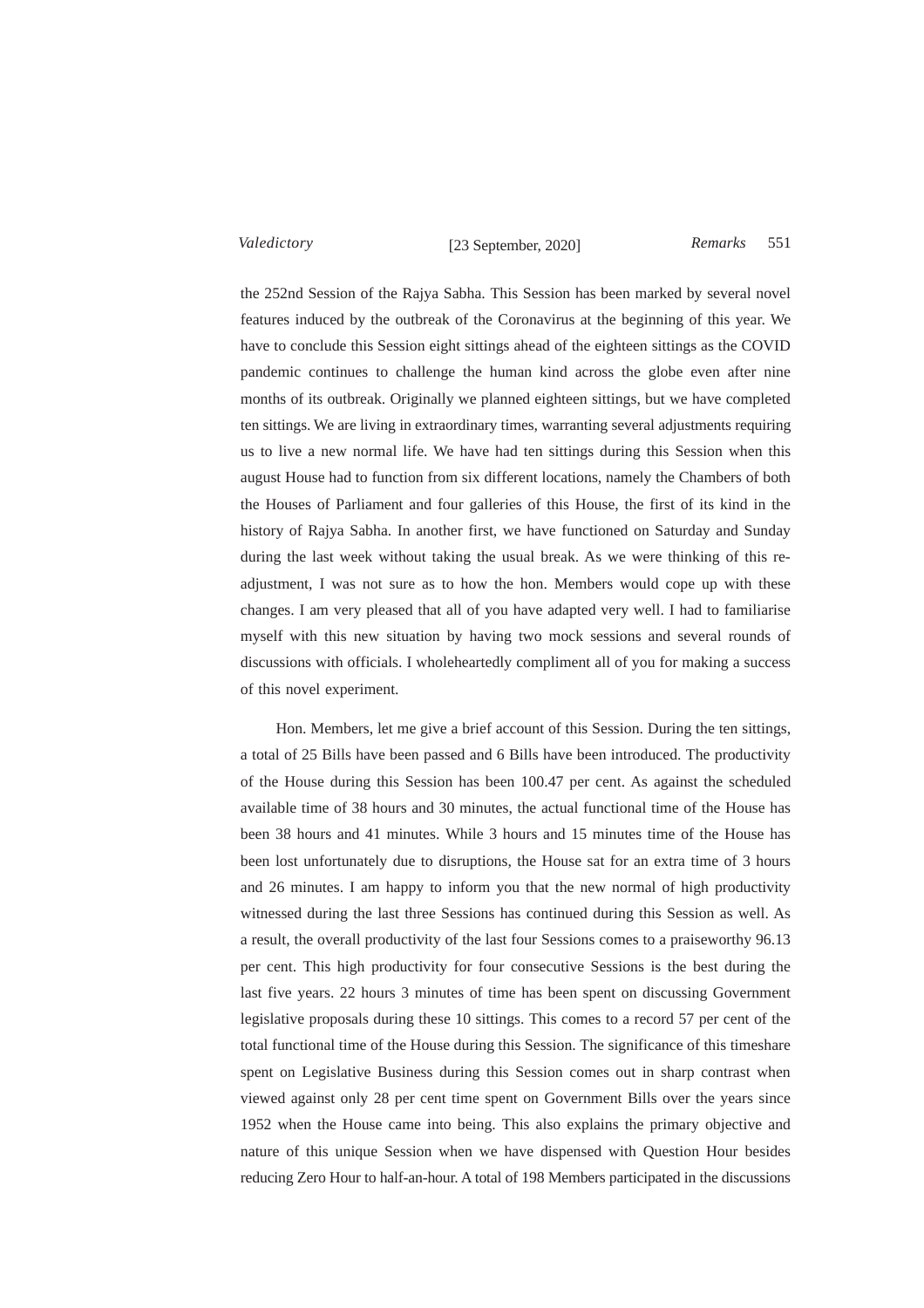552 [RAJYA SABHA] *Valedictory Remarks*

### [Mr. Chairman]

on various Bills. Question Hour being a key instrument of ensuring accountability of the Executive to Parliament, a total of 1567 Unstarred Questions were replied in writing by the Government during these ten sittings. Members raised issues of urgent public importance through 92 Zero Hour and submissions 66 Special Mentions on which a total time of 4 hours and 15 minutes were spent, accounting for 10.99 per cent of the total functional time of the House. Besides, the Members of this august House have passionately discussed the important issues, especially related to the outbreak of COVID-19 pandemic and its consequences on management, and the developments along the border in Ladakh. Concerned Ministers, the Health Minister and the Defence Minister, made elaborate statements on these issues. A total time of 4 hours and 28 minutes has been spent on these discussions which accounts for 11.55 per cent of the total functional time of the House.

Hon. Members, though the Session has been satisfying in terms of productivity, there have been some areas of concern as well. We need to collectively ponder over these issues for making a difference in future. For the first time in the history of this august House, a notice of motion for removal of the hon. Deputy Chairman has been given. It had to be rejected for reasons that I have already elaborated. Because it was a motion, not a resolution. Moreover, the Rule of 14 days' advance notice was not followed. The developments in the House surrounding this unprecedented move have been deeply painful for all those who hold the stature and dignity of this august House dearer to their hearts. I don't want to go into the details of those unpleasant turn of events. All that I would like to do is, appeal to all of you and all the other Members, who are not here, from the depth of my heart, to kindly ensure that such unseemly behaviour is not repeated in future. I would like to remind all of you that in 1997 and 2012, this august House resolved that all Members would uphold the dignity of the House by complying with the laid down Rules and Procedures. They have taken almost a pledge that hon. Members will uphold the dignity of the House by complying with the laid down Rules and Procedures. If you adhere to these Resolutions, there will be order in the House. And when there is order in the House, the House can function as the country expects it to function. It is the responsibility of all the Members to ensure smooth functioning of the House, so that we can fulfil our commitment to the people. It is not just the responsibility of this side or that side. All of us together have to work in that direction. It is our commitment to the people of this country. I have been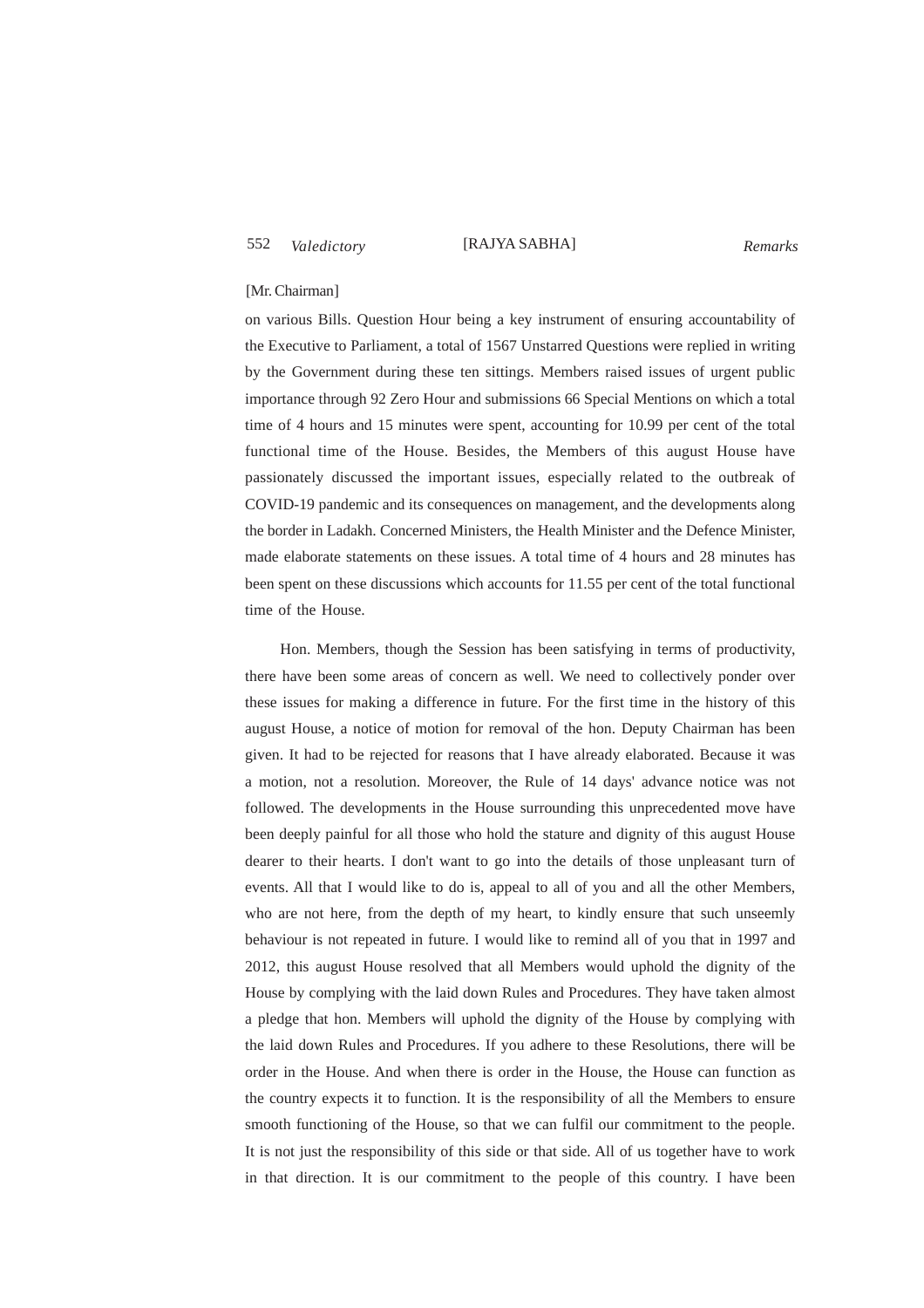[23 September, 2020] 553 *Valedictory Remarks*

## **2.00 P.M.**

associated with this august House for the last 22 years. I get anguished whenever Bills are passed in din. Normally, I don't like Bills to be passed in din. I am naturally more pained to see what happened. As the Chairman of this august House, it hurts me the most when the Chair is rendered helpless by the turn of events and has to perforce take action against the Members as per the Rules. It is not a pleasant thing to do. At the same time, we are duty-bound to uphold the dignity of the Rules, of the standards and values of this august House, which is called the Elders' House. The entire country is observing. I have received numerous calls and also WhatsApp messages about the comments and about what happened in the House. That means people at large are watching with interest as to what is happening in the Upper House. It is not the first time when some Members are suspended and Bills are passed when some sections of the House have boycotted proceedings. I find it extremely unpalatable. This kind of situation needs to be avoided by all means. But the Rules of the House do provide for such suspension when it becomes inevitable. If legislative work is not taken up during the boycott by some sections of the House, it may legitimise such boycott as an effective instrument of blocking legislation.

To protest is the right of the Opposition, any Member for that matter. But the question is how it should be done. The floor of this august House is the most effective platform for contestation of ideas. But if boycott is done for longer period, it amounts to leaving the very platform that enables you to effectively convey your ideas and contest those of others. I request all the Members to keep this in mind.

I would now like to briefly refer to some remarks made by the hon. Leader of the Opposition, Shri Ghulam Nabi Azad, yesterday during his intervention. It was an intervention. He is known for his courteous, thoughtful articulation of ideas and sentiments while speaking in the House. I have been observing it. But he referred to lowering of standard of the Leader of the Opposition in this House. He did not specify the period when it has happened. But it is an important observation. That should not be overlooked.

As far as I am concerned, as Chairman of this august House, I always reach out to him for his inputs before coming to a decision on any issue concerning the functioning of the House. I spoke to him several times while planning for this unique Session and so was the case on many other issues. I do so because it helps me in discharging my responsibilities. The Leader of the Opposition is very central to orderly functioning of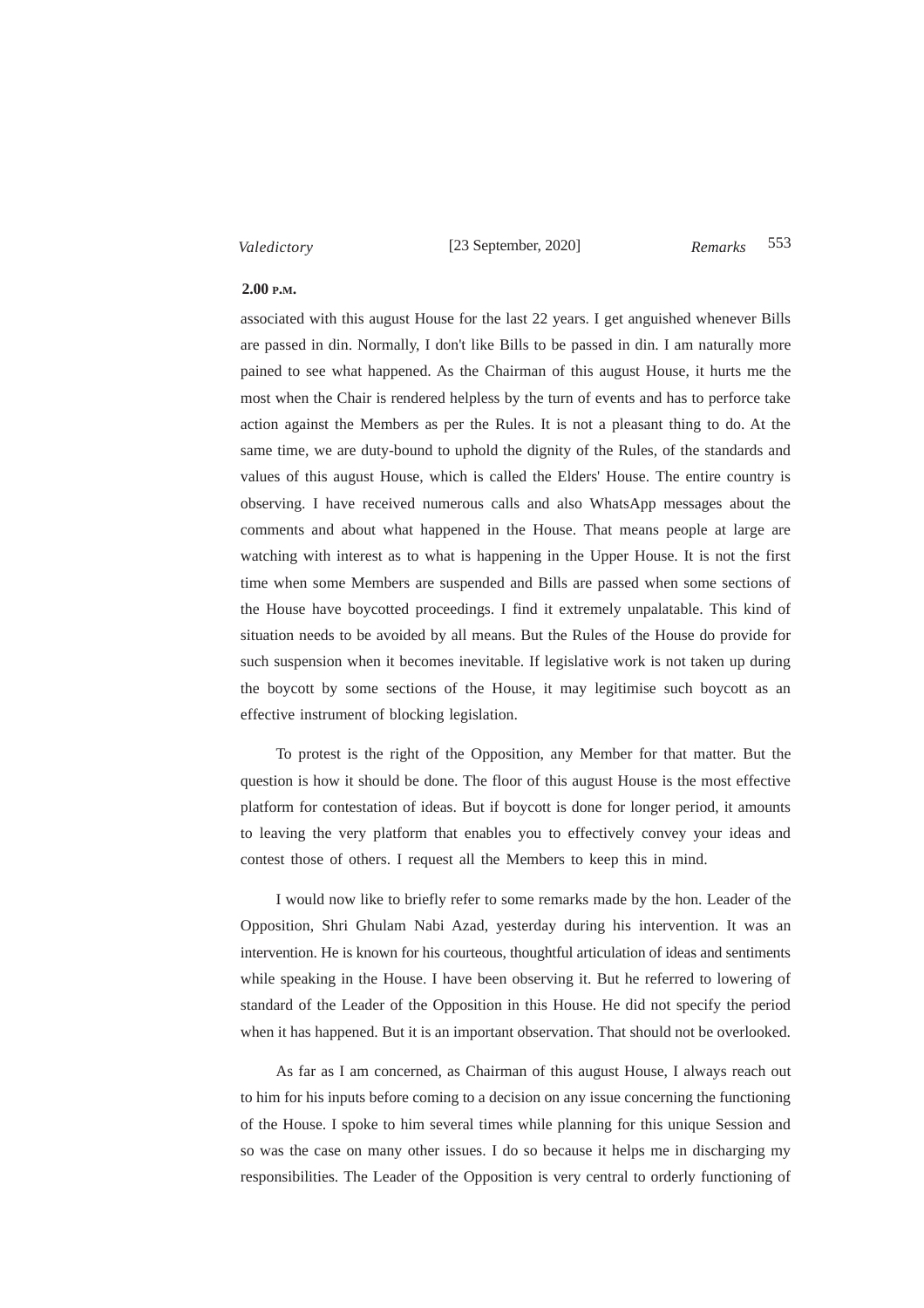# 554 [RAJYA SABHA] *Valedictory Remarks*

### [Mr. Chairman]

the House and it is my firm conviction that diluting his role is unthinkable. The Leader of the House, who is an experienced person, the Leader of the Opposition, who is also an experienced person, the Minister of Parliamentary Affairs and other senior Members of the House on both sides should keep in touch with one another and they should help to see that things are smooth and the work of the House is not affected. Work of the House means work of the people. Some persons have a wrong perception or trying to portray a perception that Bills are Government Business. Bills represent the aspirations of the people. The Government of the day, which has got a mandate, has promised certain things to the people. They bring it forward in the form of a Bill. Then, the collective will of the House will approve or negate the Bill. That is the democratic system. There is no way you can say, "I am not there; so don't take up the Bill" or "I don't have the numbers, so, don't approve the Bill". I can't help it. One has to understand it.

I also make an earnest appeal to the people of the country including some opinion makers who are giving advices. Yes, I take it in a positive sense. Yes, we want everybody to participate; we want everybody to be given an opportunity. As I said yesterday, to err is human. In a fit of emotion or on the spur of the moment, somebody does something. It happens. But, if they realize it later, then the Chairman, the House and the particular ruling party should be positive in responding to the realization and move ahead. This has to be kept in mind by all. If the realization is not there, then we cannot help. That means you are questioning the functioning of the House itself. It is not only the Chair. The Chair goes as per the rules, regulations, procedures and precedents. There are umpteen numbers of precedents in this House by previous Chairmen and Deputy Chairmen on previous occasions. One is rules; the other one is precedent. The third one is about analyzing what exactly had happened and all. As I told you, I don't want to get into the details of what had happened on that day in the House which has been witnessed by millions of people across the country. I would like to caution people. Unfortunately, it is not the live telecast alone. Some hon. Members in their overenthusiasm, thinking that they are wise, made video of their acts and circulated it without understanding that they themselves got exposed. Please avoid using phones and other instruments because as per rules, it is not allowed.

I would like to thank hon. Members for attending this Session despite all difficulties during this difficult time. I hope that when you get back to your respective States and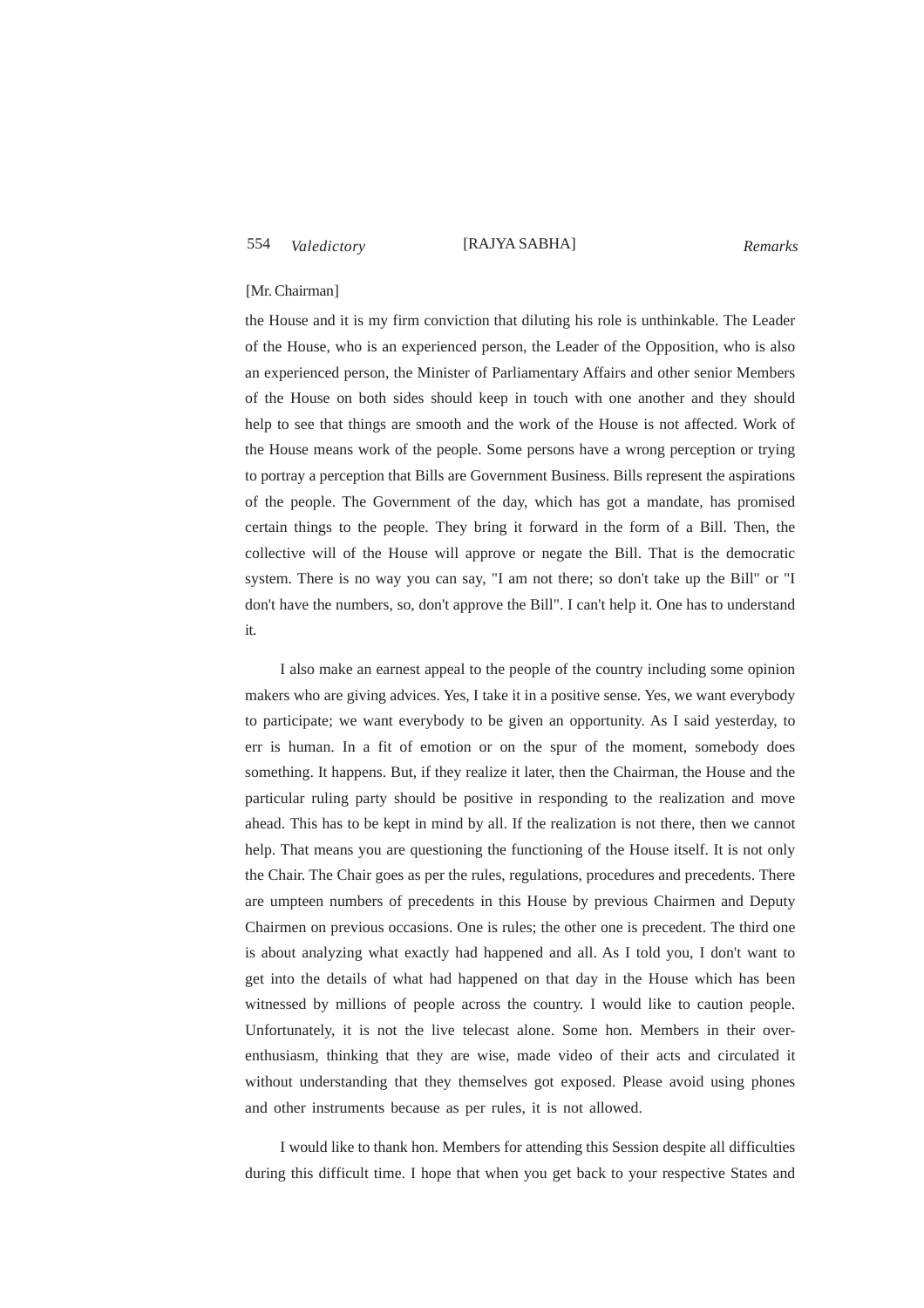# [23 September, 2020] 555 *Valedictory Remarks*

constituencies, you will be available for consultation and guidance that is required by the people to contain the spread of Coronavirus and cope up with the socio-economic consequences. This Session has been unique in several respects and a challenging one too. All of us rose to the occasion admirably except that unfortunate incident. It was preceded by several rounds of extensive discussions between me and the hon. Speaker of Lok Sabha and Secretary-Generals and officials of both the Secretariats. I have also held discussions with top officials of the Ministry of Home Affairs, the Ministry of Health and Family Welfare, ICMR, DRDO and CPWD. All their valuable inputs and suggestions were kept in mind; we tried our best and the Members, to the best of their ability, have also cooperated in following that. Holding Parliament Session during this pandemic required some innovative thinking and elaborate planning well in advance. Secretary-General, Rajya Sabha and his team in the Secretariat as also the Parliament Security Service, Rajya Sabha T.V., Lok Sabha T.V. and other agencies including the Public Works Department, who worked behind the scene, did not fail me in this regard. I am very happy about it. I would like to put on record my appreciation of the efforts made by all these people. I would also like to thank the Members of the media for their uninterrupted transmission of the parliamentary proceedings to the people. Previous Session was also cut short on account of the pandemic. We are still to come up with grips with this situation. I hope that when we meet next time, we shall do so without the present limitations and restrictions. Some people questioned, why this Session in these COVID times. One is constitutional requirement. Also, the Leader of the Government, the Prime Minister –I discussed larger issues with the Leader of the Opposition, Leader of the House and all the senior Members of the Opposition and other parties and at times the Prime Minister also – told me: 'Others are all doing duties during these crucial times, we, Members of Parliament, should not fail in our responsibility because we have been mandated to do certain things.' And then that had convinced me and, of course, the constitutional requirement also is very much there.

I urge all of you to stay safe and stay connected. Let us win the battle against the pandemic at the earliest. This is the time to show unity of mind and purpose. This is the time to show that the country is capable, we would all stand as one. Whatever instructions and guidelines are given by the Central Government and the State Governments, not only the Prime Minister, who is heading it here at the Centre giving guidelines, advices, taking steps, but the Chief Ministers of various States have also done their best and there is always a scope for improvement. If there are shortcomings,